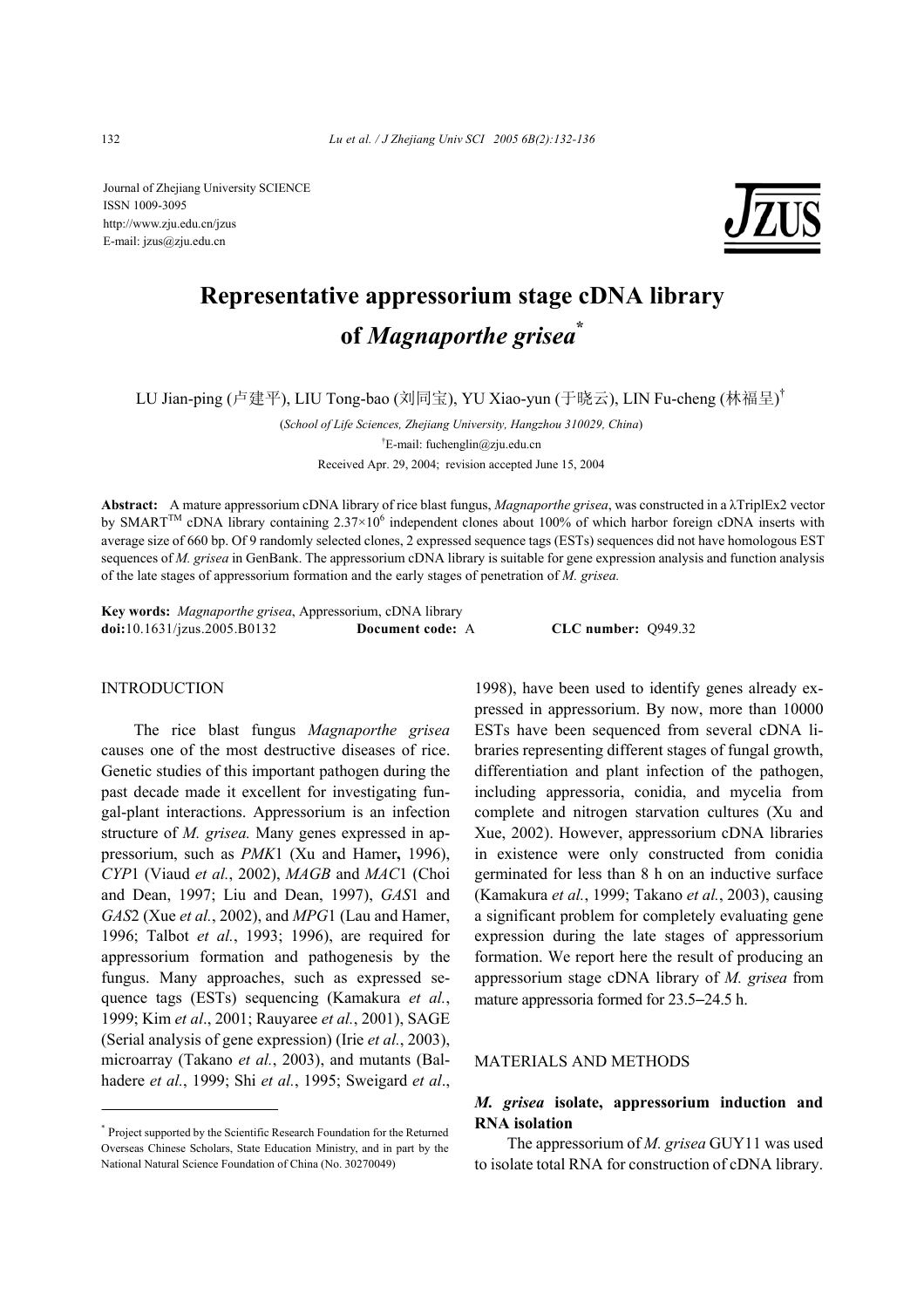For appressorium formation, droplets  $(20 \mu l)$  of conidium suspension  $(1 \times 10^{6} - 1.5 \times 10^{6} \text{ conidia/ml in})$ distilled water) were inoculated on an inductive surface of projection membrane (Gaoke, China) for 23.5−24.5 h at 25 °C. And then appressoria were harvested and from which total RNA was isolated with Trizol (Molecular Research Center, USA) following the manufacturer's procedure.

#### **Appressorium cDNA synthesis and library construction**

The ss cDNA, ds cDNA and library construction were carried out according to Smart cDNA Library Construction Kit User Manual (CLI, 2001). Three ul  $(-5.23 \text{ µg})$  total RNA was used to reverse transcribe to single-strand cDNA with SMART IV<sup>TM</sup> Oligonucleotide, CDS III/3' PCR Primer and PowerScript<sup>TM</sup> Reverse Transcriptase at  $42 \degree C$  for 1 h. Two  $\mu$ l of first-strand cDNA was used to carry out ds cDNA synthesis by 23 cycles of PCR (95 °C for 15 s, 68 °C for 6 min) with 5′ PCR primer, CDS III/3′ PCR primer and Advantage<sup>TM</sup> 2 polymerase mix. Half of the ds cDNA were digested with proteinase K and purified with phenol:chloroform: isoamylalcohol. Then all purified ds cDNA was digested with Sfi I enzyme. The reaction product was fractionated by CHROMA SPIN-400 column and the first three fractions containing ds cDNA were collected. The cDNA of all three fractions containing ds cDNA was concentrated by ethanol and resuspended in 7 µl deionized  $H_2O$ . At last, these Sfi I-digested cDNAs were ligated to Sfi I-digested, dephosphorylated λTriplEx2 vector at 16 °C overnight. The ligated cDNA/  $\lambda$ TriplEx2 vector was packed using MaxPlax<sup>TM</sup> Lambda Packaging Extracts (Epicentre, USA).

#### **Analysis of the appressorium cDNA library**

The unamplified cDNA library was titered and the percentage of recombinant clones was determined by blue/white screening according to the instructions in manual of  $SMARKT^{TM}$  cDNA library construction kit (Clontech, USA).

Twelve randomly selected plaques were used for the conversion of λTriplEx2 clone to pTriplEx2 plasmid according to the instructions of manual of SMART<sup>TM</sup> cDNA library construction kit. The plasmids were purified by CTAB-method DNA Mini Preparation and digested by Sfi I enzyme. The inserts were analyzed by separation on a 1% agarose/EtBr gel. And the expressed sequence tags (EST) of nine randomly selected clones were sequenced with T7 primer on an ABI 377 DNA sequencer. The sequence data were analyzed using VecScreen program (NCBI) for vector masking, and then the adaptor sequences were removed from these cDNA sequences. These EST sequences were processed using software BioEdit (Hall, 1999) for contig assembly. Process sequences were subjected to similarity searches against GenBank database using Blast 2.2.8 (Altschul *et al.*, 1997) and against Phytopathogenic Fungi and Oomycete EST database (Version 1.4) in COGEME (http://cogeme.ex.ac.uk/index.html) and *Magnaporthe grisea* database (http://www.broad. mit.edu/annotation/fungi/magnaporthe/).

## **Appressorium cDNA library amplification and titer of the amplified library**

The manual of  $SMARKT^{TM}$  cDNA library construction kit suggested amplification of the unamplified cDNA library and then titering of the amplified library.

#### RESULTS

#### **Appressorium induction of** *M. grisea*

More than 96% conidia inoculated on the hydrophobic surface of a projection membrane for 23.5− 24.5 h at 25 °C germinated and formed appressoria (Fig.1).



**Fig.1 Appressoria of** *M. grisea* **GUY11 on a projection membrane inoculated for 23.5**−**24.5 h at 25** °**C**

#### **Total RNA isolation of appressorium**

The ratio of OD260/OD280 of total RNA isolated from appressoria incubated for 23.5−24.5 h was 1.63. From the gel, total RNA appeared as two bright bands (28s rRNA and 18s rRNA) and showed intact (Fig.2).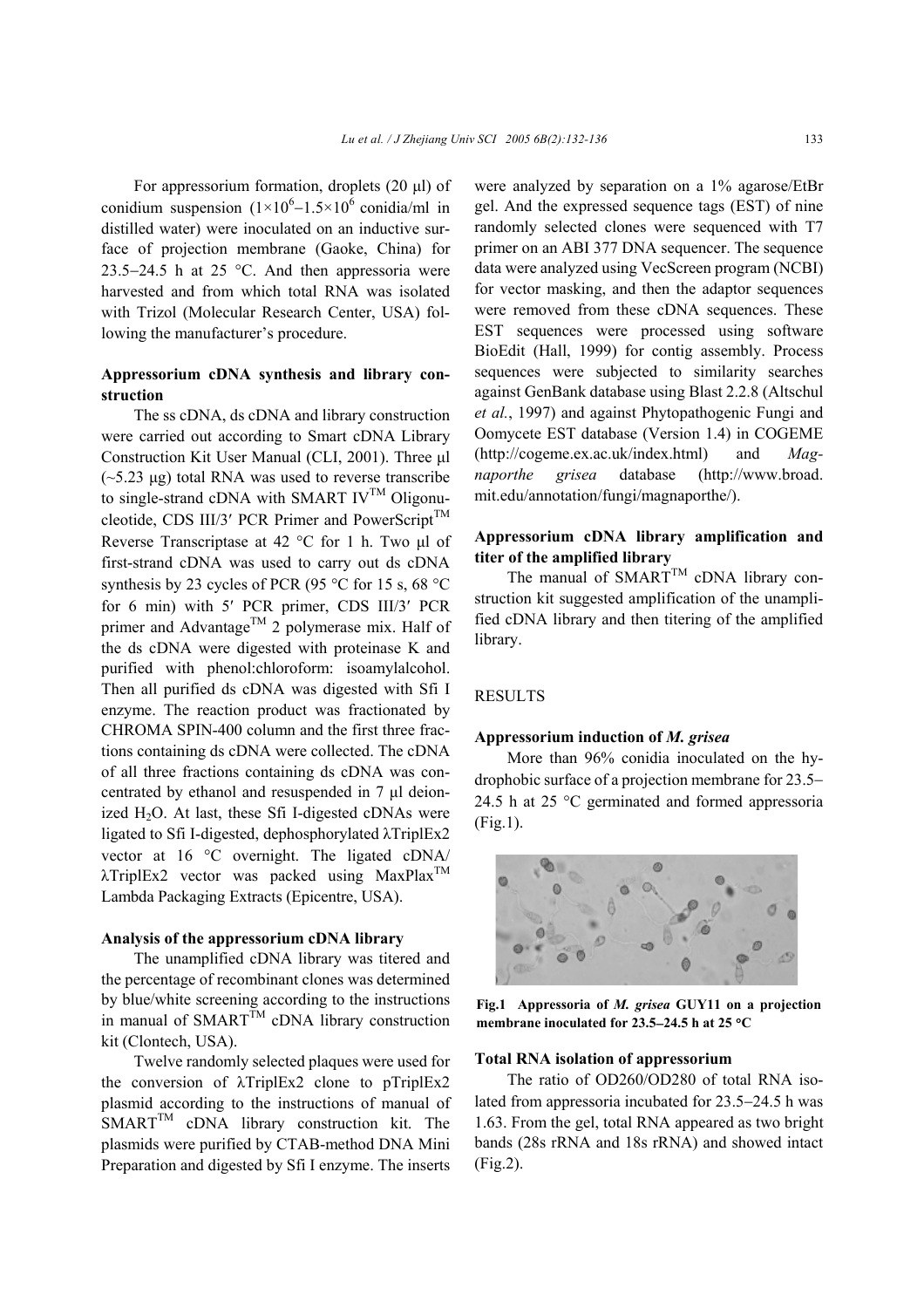

**Fig.2 Appressorium total RNA (5 µl) on a 1.2% denaturing formaldehyde/agarose gel**

#### **cDNA synthesis and library construction quality analysis**

The sizes of the ds cDNA produced from the 24 h appressorium mRNA ranged from 200 bp to 6 kb, mainly between 500 bp and 5 kb on a 1.1% agarose gel (Fig.3). After fractionation, the first three fraction containing cDNA (8, 9 and 10 fractions) were collected and used for ligation to vector.



**Fig.3 Ten µl ds cDNA product synthesized from appressorium RNA electrophoresed on a 1.1% agrose/EtBr gel** Lane M, 1-kb DNA size marker (Fermentas, Lithuania) (0.2 µg loaded)

The cDNA was ligated unidirectionally into λTriplEx2 vector by three ligation reactions. From the three ligations combined, a primary library of  $2.37 \times 10^6$  independent clones was obtained. The result of blue/white screening of the primary cDNA library in *E. coli* XL1-Blue showed that the ratio of white (recombinant) to blue (nonrecombinant) in two LB/MgSO4 plates containing IPTG and X-gal were 684/0 and 931/0 respectively. So, the recombination efficiency of cDNA ligation reached 100%. After amplification, the amplified cDNA library had a titer of  $2.86\times10^9$  pfu/ml.

Twelve randomly selected lambda plaques of the primary library were converted to plasmids by in vivo

conversion and were analyzed for insert size. The plasmids were purified with CTAB method and digested by Sfi I. All 12 plasmids showed that the insert sizes ranged from 300 bp to 900 bp, average of 660 bp (Fig.4).



**Fig.4 Sfi I-digested plasmids of 12 clones on a 1% agrose/EtBr gel**  Lane M, 1-kb DNA marker size (Fermentas, Lithuania). 1~12: clones 1~12

Nine randomly selected cDNA clones were partially sequenced using T7 primers. Analysis of the 9 cDNA sequences using BioEdit software (Hall, 1999) generated 8 nonredundant EST sequences. All 8 unique EST sequences were subjected to similarity searches against GenBank (Blastn 2.2.8 and Blastx 2.2.8) (Altschul *et al.*, 1997), COGEME Db and *Magnaporthe grisea* Database. Six of them had homologous sequences of *M. grisea* in dbEST and the other 2 clones' EST sequences were found to be inhomologous sequences (Table 1) until submission. Clone C02 was homologous to putative protein of cDNA of *Neurospora crassa* (GenBank Accn: AW723279, Expect value=3e−53). As for clone C04, no homologous putative protein sequence or EST sequence hits with *E*-value less than e−3 were found in NCBI blast. These sequences have been deposited in the dbEST of GenBank database (GenBank Accn: CK725218~CK725225).

**Table 1 Homologous sequences from** *M. grisea* **of 8 EST sequences by Blastn in GenBank** 

÷.

| Clone noes      | Putative product/function                                |
|-----------------|----------------------------------------------------------|
| CO <sub>1</sub> | Glutathione peroxidase (BU641649, e $-\overline{140}$ )* |
| CO <sub>2</sub> | Not found                                                |
| C <sub>04</sub> | Not found                                                |
| CO <sub>5</sub> | Cyclophilin (peptidyl-prolyl cis-trans isom-             |
|                 | erase) (BI808723, 0.0)                                   |
| C <sub>06</sub> | ATP synthase subunit 9, lipid-binding pro-               |
|                 | tein, mitochondrial (AA415145, 0.0)                      |
| C <sub>09</sub> | Unknown (CD031047, 0.0)                                  |
| C11             | Unknown (CD036090, e-119)                                |
| C12             | Unknown (BM872180, 0.0)                                  |

\* GenBank accession numbers and *E*-values for homologues are in parentheses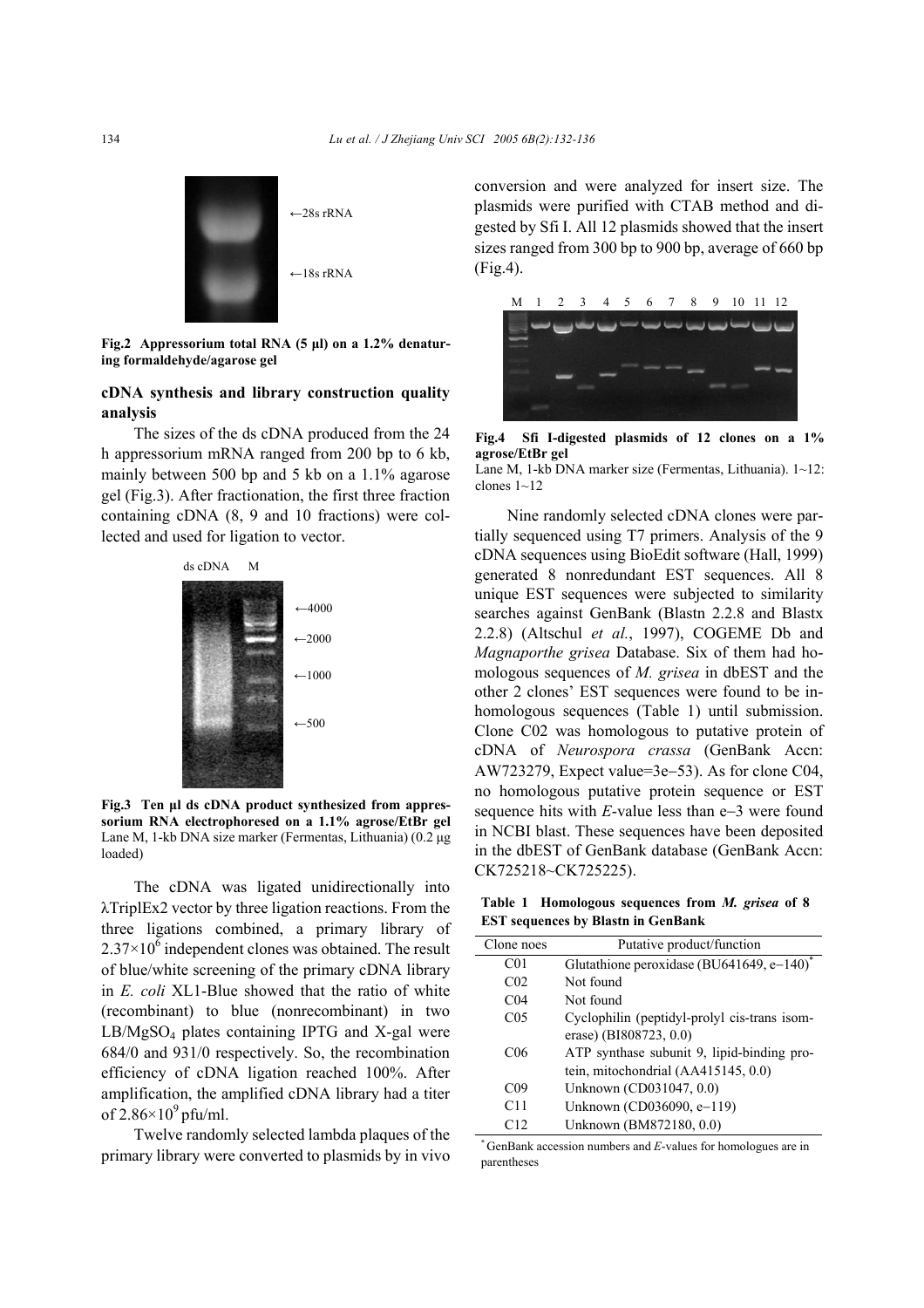#### DISCUSSION

Although there are many *M. grisea* cDNA libraries in the world, mainly in Ebbole's lab at Texas A&M University and Ralph Dean's lab at North Carolina State Biotechnology Center (Ebbole *et al*., 2002; Xu and Xue, 2002), and there are five reported appressorium cDNA libraries built from germinated conidia on apprressorium-inductive surface (http:// www.tigr.org/tdb/tgi/mggi/searching/xpress\_search.h tml), no cDNA library was build strictly from mature appressorium. The appressorium cDNA lambda expression library reported here was constructed from mature appressoria inoculated on an inductive surface for 23.5~24.5 h at 25 °C, and had  $2.37\times10^{6}$  pfu independent clones with 100% recombinants enough to screen genes expressed in appressorium. In addition, all cDNA sequences inserted into MCS of λTriplEx2, the vector of this library, can be expressed for screening genes with protein antigens. And the vector λTriplEx2 is easily converted from phage to a plasmid vector via Cre-*lox*-mediated subcloning.

Two of 8 non-redundant EST sequences have no homologues with *E*-value less than e−3 in *M. grisea*  ESTs available in GenBank until submission. This cDNA library probably contains many genes missed by previous *M. grisea* cDNA libraries. Clone C05 encoded a reported peptidyl prolyl cis-trans isomerase (cyclophilin). Cyclophilin gene *CYP*1 is a virulence factor in *M. grisea* (Viaud *et al.*, 2002). *CYP*1 mutants show reduced virulence and are impaired in associated functions, such as penetration peg formation and inducement of appressorium turgor. From this cDNA library made from mature appressoria, a 3.0 kb long cDNA sequence of *MGTA*1 gene has been successfully cloned  $(^1$ Wang, unpublished). The appressorium cDNA library ESTs can be used for identification of genes expressed in appressorium. For example, promoters of 12 genes were isolated from the rice blast fungus based on the sequences of randomly ESTs (appressorium formation stage cDNA library of *Magnaporthe* available from GenBank) and then these promotors can be used to identify the genes expressed during infection stages (Banno *et al.*, 2003).

<sup>1</sup>Wang, J.Y., Liu, X.H., Lin, F.C., 2004. Cloning and characterization of *MGTA*1 gene in rice blast pathogen *Magnaporthe grisea*. *Fungal Genetics and Biology*.

So, this 24 h appressorium cDNA library is a representative cDNA library that reveales the gene expression state in appressorium and is suitable for gene expression and function analysis of *M. grisea* appressorium.

#### **References**

- Altschul, S.F., Madden, T.L., Schäffer, A.A., Zhang, J., Zhang, Z., Miller, W., Lipman, D.J., 1997. Gapped BLAST and PSI-BLAST: a new generation of protein database search programs. *Nucleic Acids Res*., **25**:3389-3402.
- Balhadère, P.V., Foster, A.J., Talbot, N.J., 1999. Identification of pathogenicity mutants of the rice blast fungus *Magnaporthe grisea* using insertional mutagenesis. *Mol*. *Plant–Microbe Interact*., **12**:129-142.
- Banno, S., Kimura, M., Tokai, T., Kasahara, S., Higa-Nishiyama, A., Takahashi-Ando, N., Hamamoto, H., Fujimura, M., Staskawicz, B.J., Yamaguchi, I., 2003. Cloning and characterization of genes specifically expressed during infection stages in the rice blast fungus. *FEMS Microbiol Lett*, **222**:221-227.
- Choi, W., Dean, R.A., 1997. The adenylate cyclase gene *MAC*1 of *Magnaporthe grisea* controls appressorium formation and other aspects of growth and development. *Plant cell*, **9**:1973-1983.
- Ebbole, D.L., Yuan, J., Li, D., Thomas, T.L., Dean, R.A., 2002. Gene Discovery in the Rice Blast Fungus, *Magnaporthe Grisea*: Analysis of ESTs. *In*: Abstracts for Plant. Animal & Microbe Genomes X, San Diego, CA, p.18.
- Hall, T.A., 1999. BioEdit: a user-friendly biological sequence alignment editor and analysis program for Windows 95/98/NT. *Nucl*. *Acids*. *Symp*. *Ser*., **41**:95-98.
- Irie, T., Matsumura, H., Terauchi, R., Saitoh, H., 2003. Serial Analysis of Gene Expression (SAGE) of *Magnaporthe grisea*: genes involved in appressorium formation. *Mol*. *Genet*. *Genomics*, **270**:181-189.
- Kamakura, T., Xiao, J., Choi, W., Kochi, T., Yamaguchi, S., Teraoka, T., Yamaguchi, I., 1999. cDNA subtractive cloning of genes expressed during early stage of appressorium formation by *Magnaporthe grisea*. *Biosci*. *Biotechnol*. *Biochem*., **63**:1407-413.
- Kim, S., Ahn, I.P., Lee, Y.H., 2001. Analysis of genes expressed during rice–*Magnaporthe grisea* interactions. *Mol*. *Plant–Microbe Interact*., **14**:1340-346.
- Lau, G.W., Hamer J.E., 1996. Regulatory genes controlling *MPG1* expression and pathogenicity in the rice blast fungus *Magnaporthe grisea*. *Plant Cell*, **8**:771-781.
- Liu, S., Dean, R.A., 1997. G protein α-subunit genes control growth, development and pathogenicity of *Magnaporthe grisea*. *Mol Plant*–*Microbe Interact*, **10**:1075-1086.
- Rauyaree, R., Choi, W., Fang, E., Blackmon, B., Dean, R.A., 2001. Genes expressed during early stages of rice infection with the rice blast fungus *Magnaporthe grisea*. *Mol*. *Plant Pathol*., **2**:347-354.
- Shi, Z., Christian, D., Leung, H., 1995. Enhanced transforma-